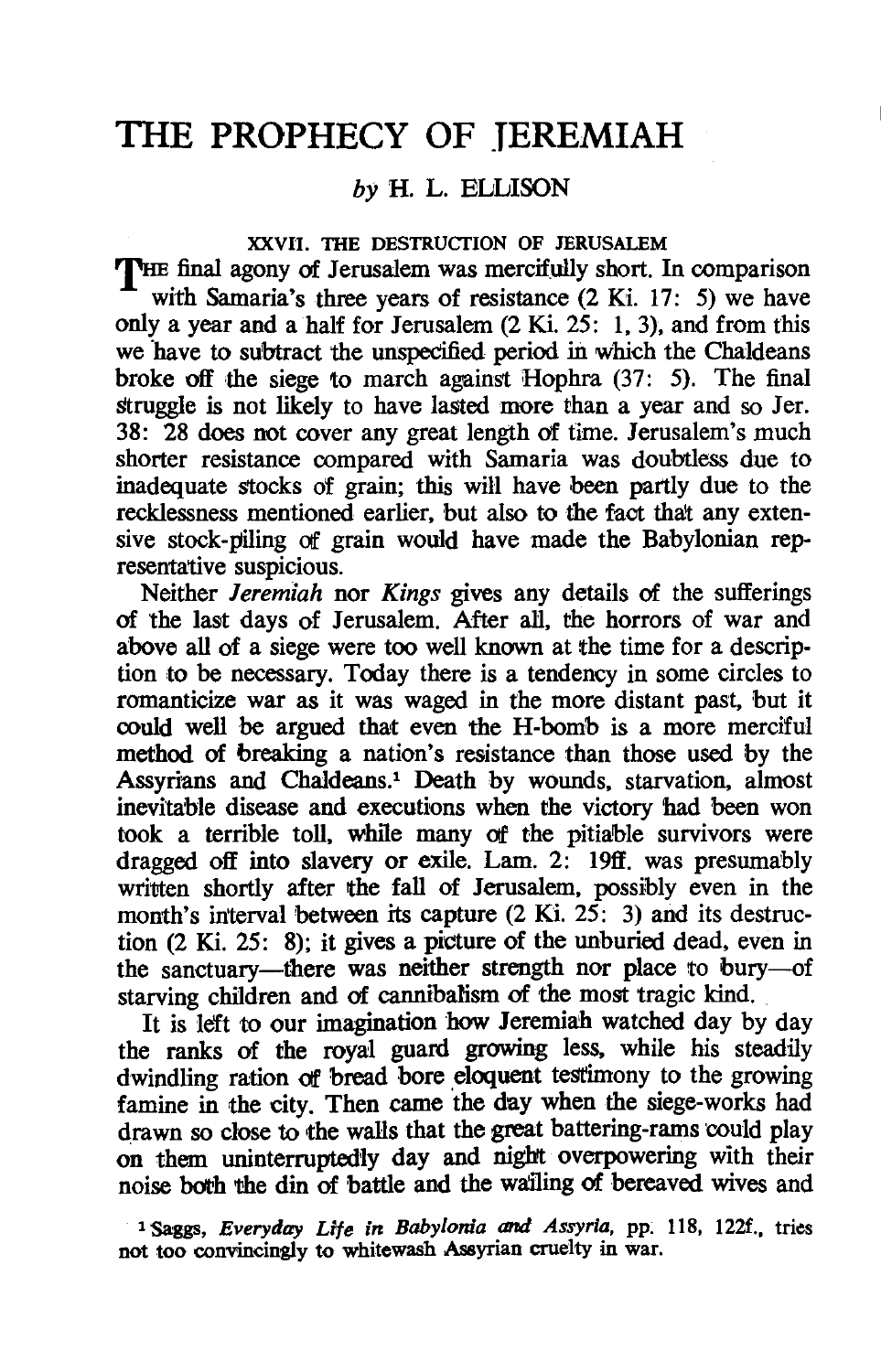mothers. Probably Jeremiah's call to desertion stopped at this time. However much Nebucbadrezzar might hold out the hand of mercy, he must have ceased when surrender merely meant the inability to continue the struggle any longer.

We gain the impression that the last meagre scraps of food gave out just before a considerable section of the city wall collapsed (52: 6f.) on the 9th of Tammuz, perhaps towards evening. Zedekiah, following an obviously pre-aranged plan, fled from the city at its south-eastern corner together with the remnants of his fighting men  $(38: 4f.$ ; 52: 7; 2 Ki, 25: 1, 4). That he could do this shows that 2 Ki. 25: 1, 4 must not be interpreted too literally. There will have been Babylonian pickets in all strategic points round the city, so that the flight could not go unobserved, but the actual siege wall and works were more limited.2 Zedekiah's immediate goal, the plain of Jericho, suggests that he was trying to reach Baalis, king of Ammon (40: 14), who was also involved in the revolt.<sup>3</sup>

The number involved in the flight was too great to avoid detection under the light of the half moon. Zedekiah and a handful of desperate men might have succeeded, but clearly he was accompanied by at least male members of the royal family and his chief advisers. Worn out and half-starved, they were overtaken near Jericho by the fresher Chaldeans. The royal guard was scattered like stubble and the king, his sons and his chief ministers taken prisoner. So far as we can judge, they were taken straight away by Nebuzaradan, the captain of Nebuchadrezzar's bodyguard, to his master in his headquarters at Riblah, near Kadesh on the Orontes.

In the mean time the leaders of Nebuchadrezzar's army formally took possession of the helpless city. Nergal-sarezer, prince of Sinmagir, the Rab-mag, and Nebushazban, the Rab-saris,<sup>4</sup> and the other chief officers took their place formally in the middle gate<sup>5</sup> to receive the submission of any who might be left in any position of authority and to make temporary regulations.

Jerusalem had to wait in anxious tension for a full month until

<sup>2</sup> See comment on 32: 9, E.Q., Vol. XXXVII, No. 2, p. 105.

<sup>8</sup> The possibility cannot be excluded that he hoped to carry on guerrilla warfare in Jeshimon, the wilderness of Judah.

4 Jer. 39: 13 is a firm foundation for this simplification of the text of 39: 3. It has 10ng ibeen recognized that only two persons are mentioned Iby name; !for details see Rudolph, *JeremicP,* p. 224; Weiser, *Das Buch des Propheten Jeremia4,* pp. 345. 347.

<sup>5</sup> Rudolph, op. cit., p. 224; Weiser, op. cit., p. 345, are probably correct in suggesting a site in the heart of the city in the wail between the Davidic city and the Solomonic additions.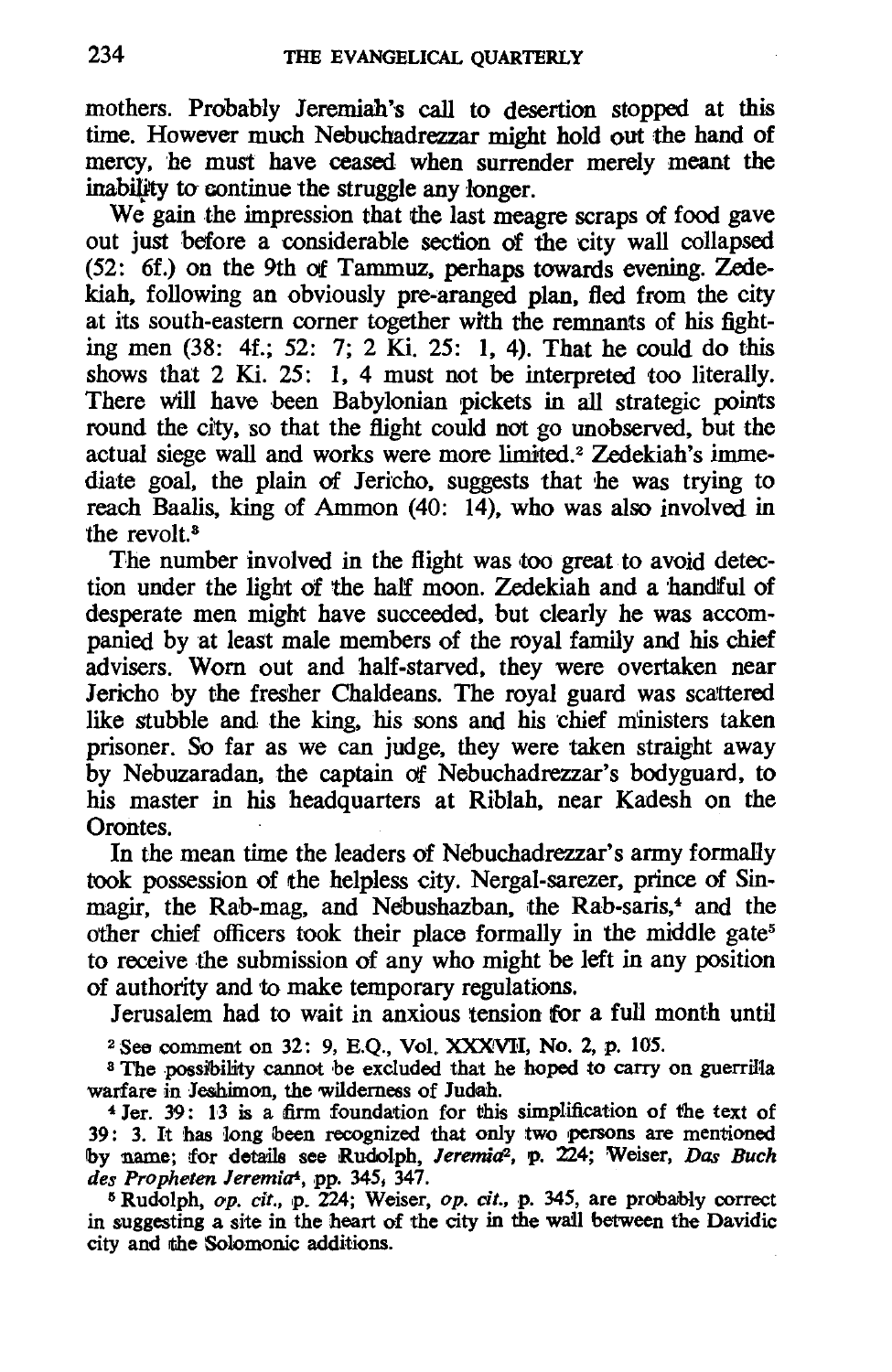on the 7th Ab (2 Ki. 25: 8) Nebuzaradan returned from Riblah with the conqueror's demands. The account he brought with him, doubtless proclaimed aloud to Jerusalem's representatives, told how all the captured ministers had been put to death in Zedekiah's presence, then when his sons had been killed' he was immediately blinded, so that their death should be the last sight he should ever see. He was on his way to Babylon in chains to drag out the rest of his days in a dungeon there. As for his city, everything worth destroying was to be destroyed. His work began three days later (52: 10), and Miss Kenyon's recent excavations on Ophel have revealed how thorough it was (52: 9f.).

Apparently pretty well everyone on whom he could lay hands was deported (39: 9; 52: 15). The few spared owed their safety mainly to their insignificance (39: 9; 52: 16). Of the deported some were put to death (52: 24f.), probably less as a punishment for their part in the revolt and more as a warning to those who had been spared. Jeremiah's promise to the people (21: 9) found literal fulfilment, for those who had deserted saved their lives but nothing more; they too went into exile.

The interpretation of the figures in 52: 28-30 is far from clear. We need not doubt that only the more important persons are included; certainly "the poorest of the land" (52: 15) would not be. Even if we read with  $BH^3$ , Rudolph<sup>6</sup> and Weiser<sup>7</sup> "in the seventeenth year" in v. 28, the numbers are pitifully small. Certainly Ezekiel's prophecy (16: 12-23) had gone into terrible fulfilment.

Nebuchadrezzar's policy remains an enigma for us. It has been suggested that he was following the Assyrian pattern and intended replacing the deportees with others from some far-off corner of his empire, but the appointment of Gedaliah (2 Ki. 25: 22) as governor speaks against the assumption. Had an emergency apppointment been necessary, he could have chosen a notable from the province of Samaria. As it was, Gedaliah's appointment can hardly have been a reward for his taking Jeremiah's advice and deserting to the Chaldeans. Southern Judea, which had been detached as a punishment after Jehoiachin's deportation, was apparently left an empty no-man's land into which the Edomites gradually infiltrated as they were pushed from the rear by the Nabatean Arabs. It did not become Jewish territory again until the victory of John Hyrcanus,  $c$ . 125 B.C. The remainder of Judea and Benjamin became a . royal preserve. The appointment of Gedaliah, who had no claim to royal blood, and the fixing of the seat of government at Mizpah

60p. *cit.,* pp. 299f.  $70p.$  cit., p. 446.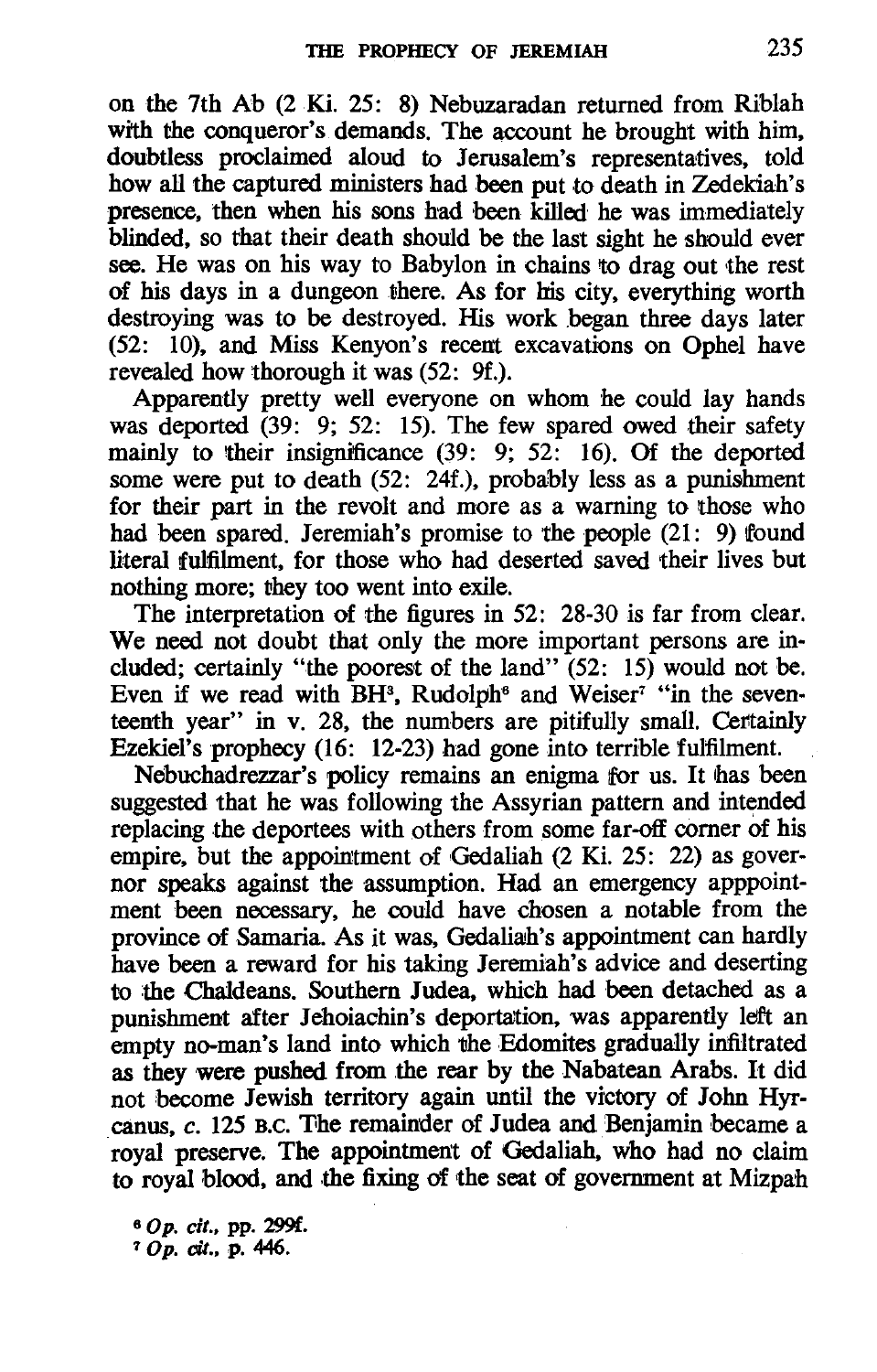were Nebuchadrezzar's proclamation that the old order was irreparably past, never to be restored. This was underlined by the giving of fields and vineyards to the landless (39: 10); old landrights were thereby declared valueless.

## THE FREEING OF JEREMIAH

We need not doubt that Nebuchadrezzar was well aware that after Carchemish Jeremiah had proclaimed him king of the western Fertile Crescent. It can well be that he was not deported with Jehoiachin just because Nebuchadrezzar hoped that he would act as a stabilizing influence on Zedekiah. Certainly, when many followed Jeremiah's call and slipped out of Jerusalem, they must have told the Chaldean generals how Jeremiah was suffering for his loyalty to God and the God-appointed king.

Nebuzaradan had been given his strict orders about the prophet (39: Ilf.) and the story reads as though the rescue of Jeremiah was one of the first acts of the Chaldean leaders. Probably the mention of Gedaliah in 39: 14 is in anticipation of the story in ch. 40. When Nebuzaradan brought back the news from Riblah that the vast majority of the survivors were to be deported, we can picture the rough Babylonian soldiers rounding up everyone they could lay hands on. Even if Jeremiah had proof that he had been released by royal orders, it is not likely that they would listen to the protests of a shabby and broken-looking old man.

Nebuzaradan must soon have realized that Jeremiah was missing and he instituted an urgent search. He was found among the other fettered captives at Ramah waiting to be led off. He had his chains removed and set him completely free (40: 2-5). It is important that we should realize that this moment was Jeremiah's complete vindication. *He was the only completely free man in all Judah.*  The deportees in Babylonia had much local autonomy, but fundamentally they had no freedom of movement. The survivors in Judea had no choice whether they went 'to Babylonia or stayed in the land. Jeremiah was invited to Babylonia as Nebuzaradan's guest, but he was free to remain, if he wished.. Should he remain, he was advised to join Gedaliah, for only with him was he likely to find a cemre of law and order with some security, but the advice was in no way an order.

A couple of paragraphs back I deliberately referred to Jeremiah as an old man. In fact he will have been between fifty-five and fifty-seven, and in normal and happier times would have been looking forward to being a great-grandfather.<sup>8</sup> To obtain a true

<sup>8</sup> Cf. L. Köhler, *Hebrew Man*, pp. 61f.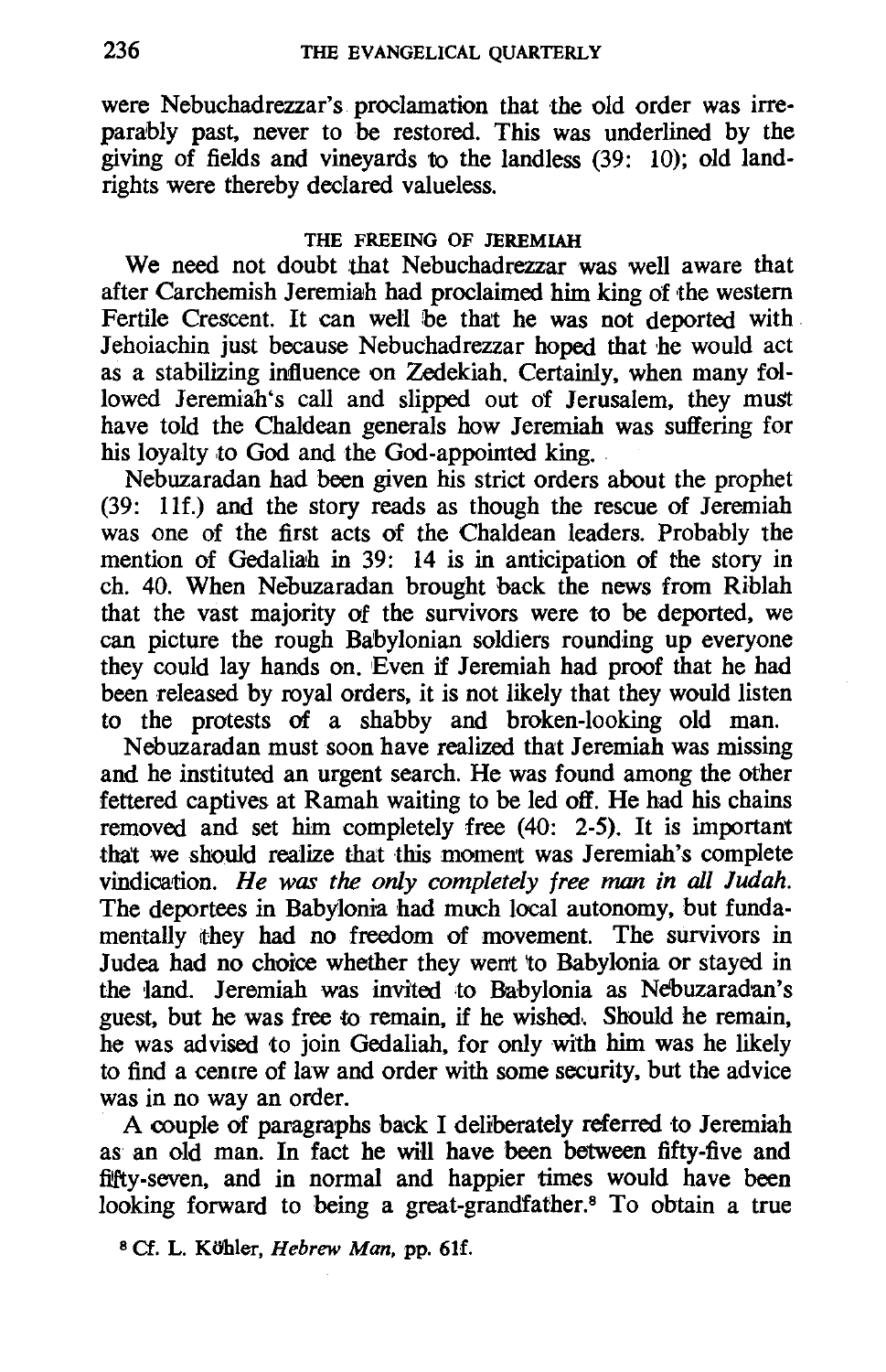estimate of his age we have to add the experiences he had been passing through, which would have aged a much younger man. Today a doctor would have spoken of a long holiday or of retirement. The thought of going to distant Babylon as a guest of honour and of meeting old friends must have had its attractions. Even more he must have felt drawn to Anathoth; why should he not carry out the purpose that had led to his arrest (37: 12)? He could have walked the distance in a couple of hours from Ramah. He knew, however, that the remnants of his people needed him more than ever, if indeed they would listen to him, so to Mizpah he went. The prophet had so sunk his desires in the welfare of the people that we are not even told how he came to find Baruch there  $(43)$ . 3). It may be that he had asked for his release from Nebuzaradan, but we are not permitted to affiirm it.

### JEREMIAH AT MIZPAH

Skinner could write, "We may well imagine, therefore, that these short autumn weeks spent at Mizpah were the happiest period O'f Jeremiah's long life".<sup>9</sup> He also suggests that "it is reasonable to suppose that he recognized in this chastened and humble remnant, emerging from the convulsions of the national dissolution, the nucleus of the new people of God in which religion would find its perfect embodiment".<sup>10</sup> G. A. Smith speaks similarly. Having discussed chs. 30 and 31, he says, "Had this [Oedaliah's assassination] not happened we can see from these Oracles on what favourable lines the restoration of Judah might have proceeded under the co-operation of Gedaliah and Jeremiah, and how, after so long and heart-breaking a mission of doom to his people the Prophet might at last have achieved before his eyes some positive part in their social and political reconstruction . . . But even such sunset success was denied him, and once more his people crumbled under his hand".<sup>11</sup> Similar views are expressed by Peake.<sup>12</sup> Weiser<sup>13</sup> and others.

That the second and fuller edition of The Book of Hope was written in this period need hardly be doubted.<sup>14</sup> Such prophesying, however, does not of necessity imply active co-operation with Gedaliah. We have already seen that vindication of Jeremiah's

<sup>9</sup>*Prophecy* and *Religion,* p. 279. *lOOp. cit.,* p. 352. <sup>11</sup>*Jeremiah*<sup>4</sup> , p. 307. *12 Jeremiah and lAmentations* ('The Century Bible), Vol. H, p. 182. 180p. *cit.,* p. 352. 14 Cf. E.Q., Vol. XXXVII, No. 1, p. 10.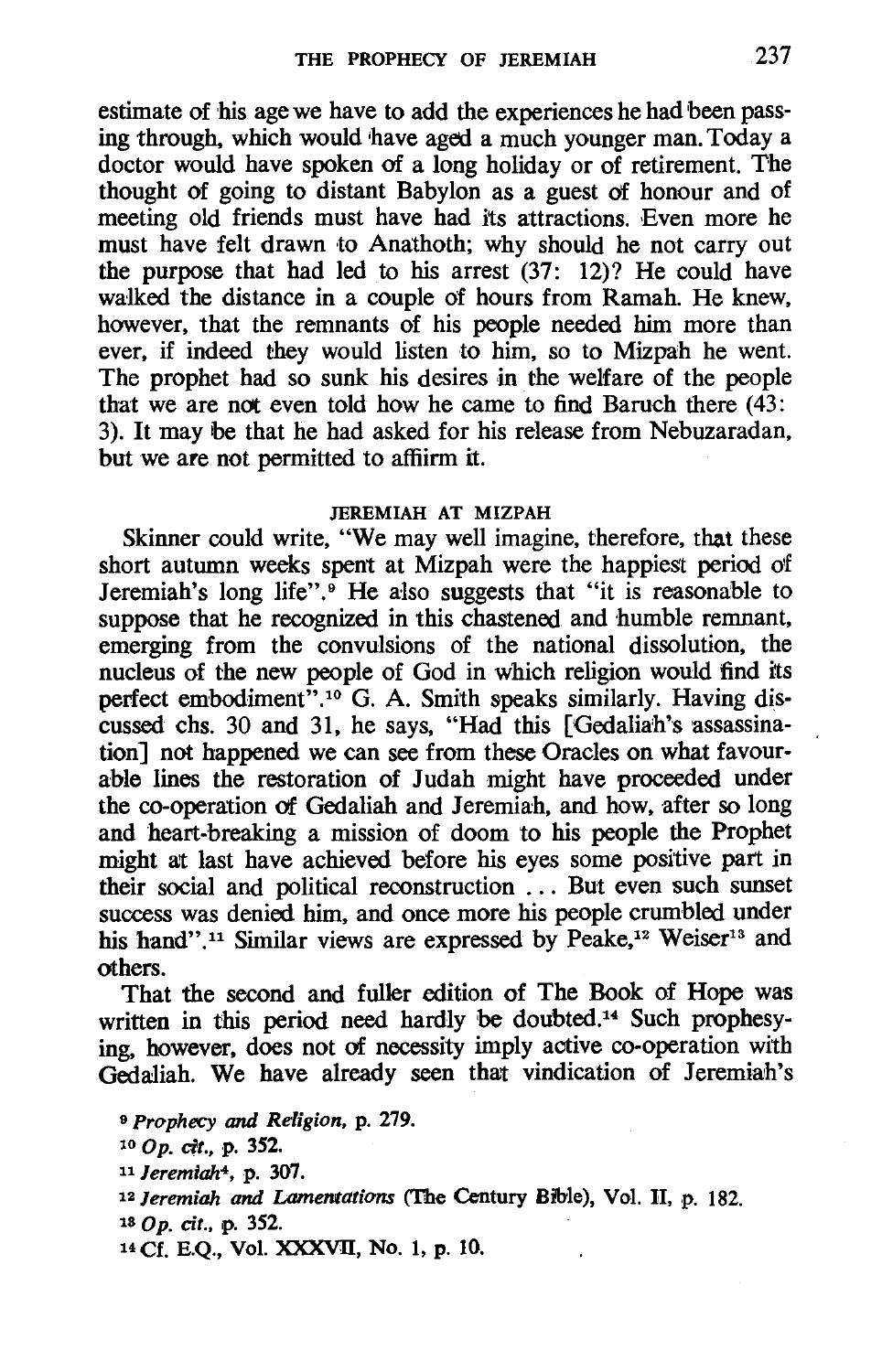message by the deportation of Jehoiachin did not lead to his acceptance by the people.<sup>15</sup> Have we really grounds for thinking it was otherwise. when the city fell? None of us really likes meeting the man who can say to us. "I told you so! "-whether he says it or not. Further. those around Gedaliah were for the most part not those who had saved their lives by yielding to Nebuchadrezzar but those who had not been shut up in Jerusalem (40: 7) and possibly also some survivors of the skirmish near Jericho  $(2 \text{ Ki. } 25: 5)$ . Many of them may secretly have thought that had it not been for Jeremiah. the impossible might have happened and Jerusalem have been saved.

We may not dictate to God how He should have acted. but yet it is hard to believe that had Gedaliah and Jeremiah been working hand in glove, Johanan's warning (40: 13) would not have been referred to the prophet. Gedaliah died. not because he was predestinated by God to die, but because he ignored the presence of God's prophet.

Our optimistic. and idyllically minded commentators also forget Jeremiah's prophecy af the good and bad figs (24: 1-10). a prophecy which had been repeated in his letter to the deportees (29: 10-19). There is no evidence that the failure of the brief interregnum under Gedaliah came as any surprise to the prophet. He had no grounds at all for expecting that the future lay in the hands of those who avoided exile. Both the manner in which the leaders came to Jeremiah for the Lord's word (42: 2-6) and the nature of Jeremiah's answer (42: 18-22) make the suggestion that he played a leading part in the small community valueless. Jeremiah had been the embodiment of his message in a way probably no other prophet had been. By giving up his own inclinations and by joining Gedaliah he remained the proclamation of God's judgment to those who had no wish to hear his words.

#### GEDALIAH'S DEATH

We shall probably do best, if we do not enquire too closely into the motives of Ishmael ben-Nethaniah. Days of crisis and downfall produce both bad men and madmen. and IshmaeI was both. Baalis the king of Ammon (40: 14) was probably merely fishing in troubled waters with the hope that anything that damaged Judah might help him.

Ishmael ignored the bonds of bread and salt (41: 1) as well as his previous oath of loyalty (40: 8f.). He had probably persuaded himself, that he was bound. as a member of the royal house (41: 1). to punish Gedaliah's disloyalty in exercising quasi-royal func-

<sup>15</sup> Cf. E.O., Vol. XXXVIII, No. 1, p. 40.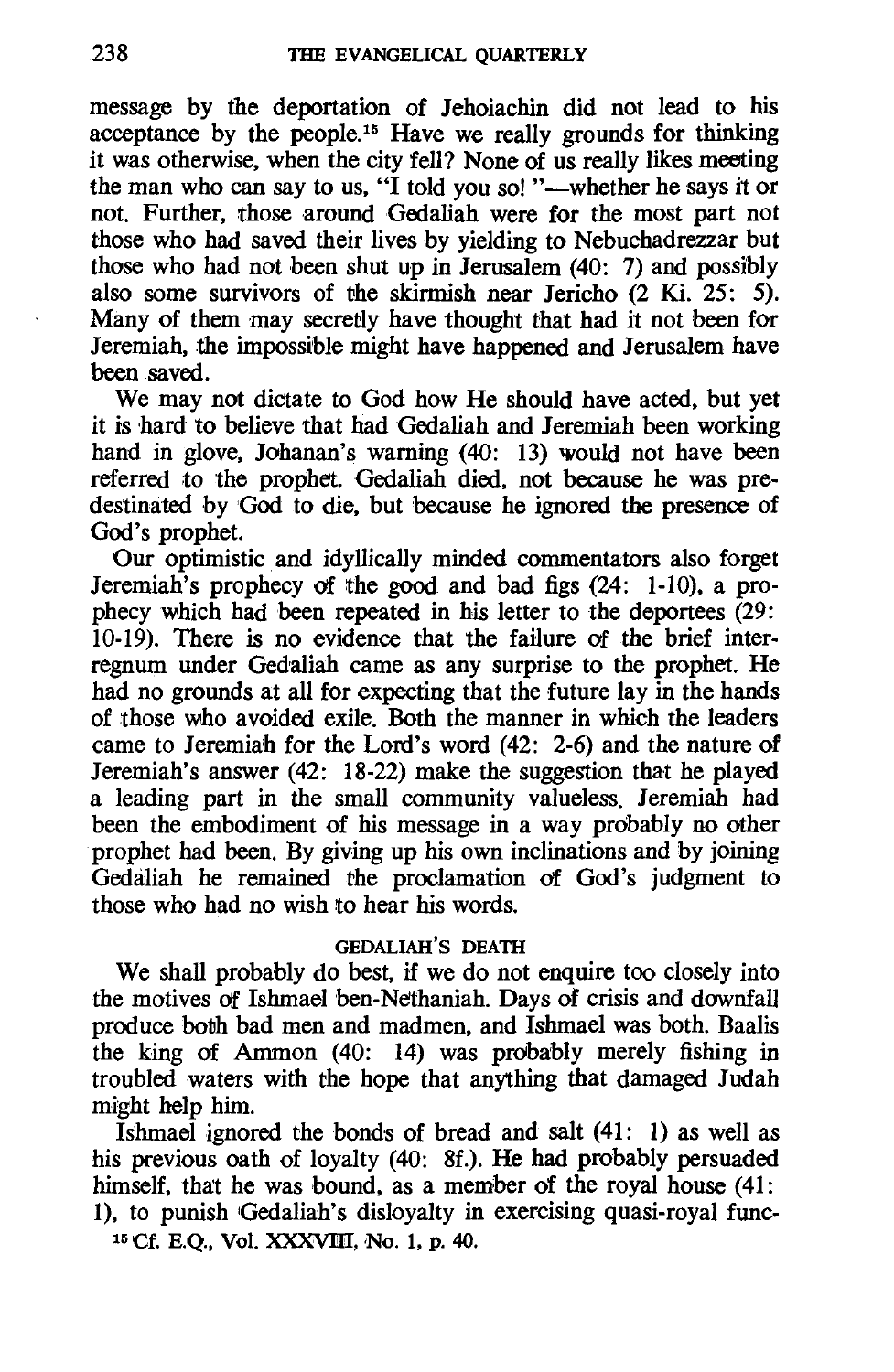tions and indeed in surrendering to the Chaldeans. His murder of the pilgrims may have had no further motivation than the gaining of a little time and the obtaining of their stores-note the grounds on which he spared the lives of ten of them (41: 8). The carrying away of the inhabitants of Mizpah (41: 10) may well have been to sell them as slaves—those he killed  $(41: 3)$  belonged to Gedaliah's immediate circle. which obviously did not include Jeremiah.

We cannot help feeling' sorry that Ishmael escaped. Baalis probably handed him over later to Nebuchadrezzar in order to make his peace with him.

I said earlier that the leaders who had joined Gedaliah were not among those who had obeyed Jeremiah's message and yielded to Nebuchadrezzar. as had Gedaliah. Jeremiah's message to them virtually placed them in the position in which it had earlier placed those in the city. The king of Babylon had been appointed by God. and their trust in God would show itself by their submission to him (42: 11).

The ten days of Jeremiah's waiting (42: 7) are among the most remarkable in the history of prophecy. Jeremiah must have known what the Lord's will was. Certainly Baruch took it for granted (43: 3). but the prophet was not going to let his understanding take the place of "Thus says the Lord". God deliberately postponed the revealing of His will. so that the last act of judgment should be seen to be completely justified. Should anyone think this unreasonable. let him ponder the prophet's words. "You have not obeyed the voice of the Lord your God in anything that He sent me to tell you" (42: 21). God does not lay the same weight on eleventh-hour and death-bed repentances that man does. They are sometimes real. but not often. These few broken bits of the remnant had to show that even at five minutes to midnight they were not prepared to bow their hearts to God's will and trust Him.

Geruth Chimham (41: 17) was doubtless near the southern border of the rump area of Judea. Its position would enable the Jewish leaders to have a flying start on their way to Egypt should news come through that Chaldean troops were on the move. On the other hand they would have done nothing to awaken Nebuchadrezzar's anger. if they decided to remain in the country for they would not have crossed the frontier. It is hard to believe. however. that the otherwise unknown place name was recorded by Baruch or someone else merely because it had caught his fancy. The name seems to mean Chimham's khan or caravanserei. and Chimtham is probably the son of Barzillai. whom David took back with him to court after Absalom's rebellion (2 Sam. 19: 38f.).